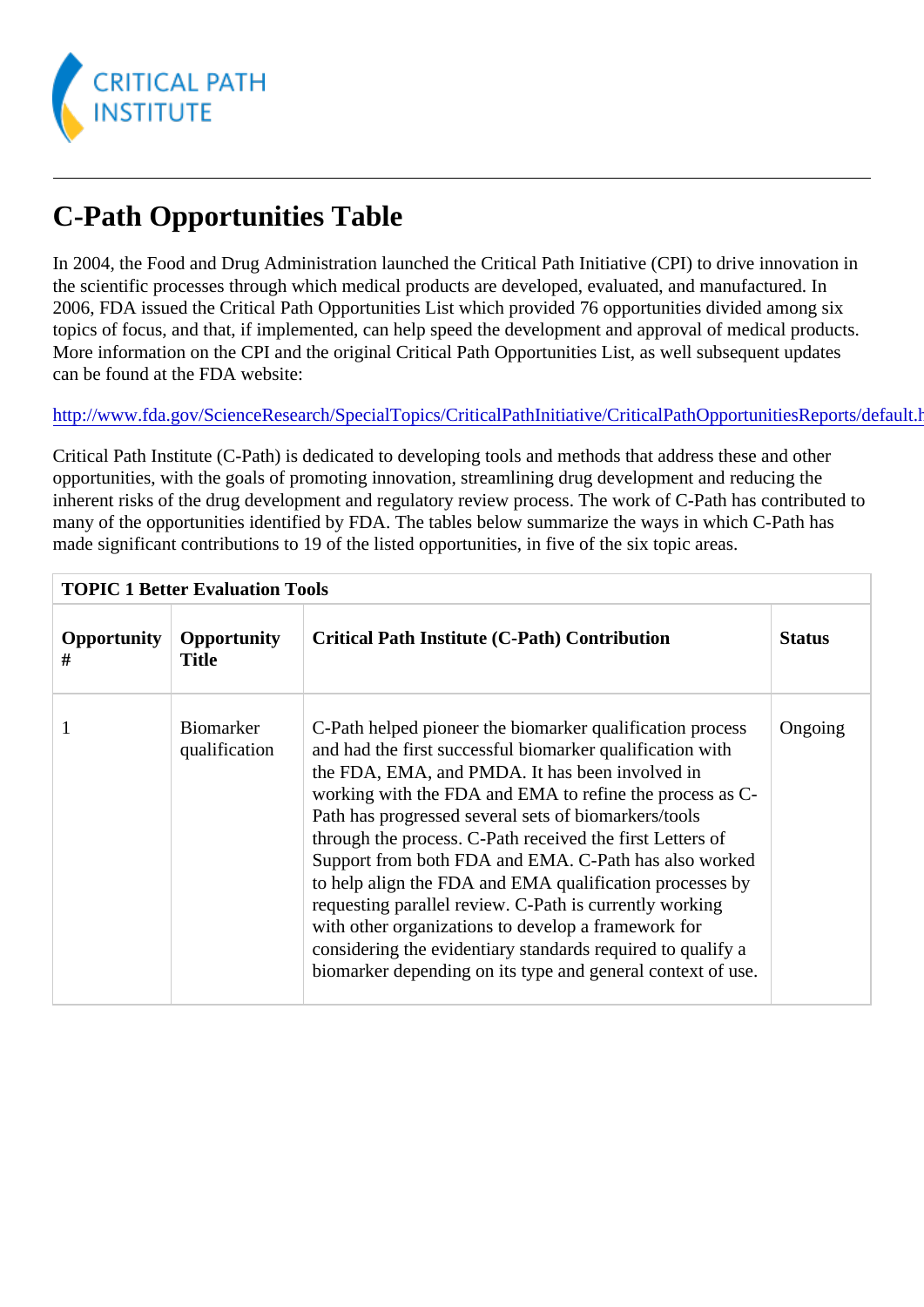| <b>TOPIC 1 Better Evaluation Tools</b> |                                   |                                                                                                                                                                                                                                                                                                                                                                                                                                                                                                                                                                                                                                                                                                                                                                                                                                                                                                                                                                                                                                                                                                                                                                                                                                                                                                                                                                                                                                                                                                                                                                                                                                                                                                                                                                                                                                                                                                     |           |  |  |
|----------------------------------------|-----------------------------------|-----------------------------------------------------------------------------------------------------------------------------------------------------------------------------------------------------------------------------------------------------------------------------------------------------------------------------------------------------------------------------------------------------------------------------------------------------------------------------------------------------------------------------------------------------------------------------------------------------------------------------------------------------------------------------------------------------------------------------------------------------------------------------------------------------------------------------------------------------------------------------------------------------------------------------------------------------------------------------------------------------------------------------------------------------------------------------------------------------------------------------------------------------------------------------------------------------------------------------------------------------------------------------------------------------------------------------------------------------------------------------------------------------------------------------------------------------------------------------------------------------------------------------------------------------------------------------------------------------------------------------------------------------------------------------------------------------------------------------------------------------------------------------------------------------------------------------------------------------------------------------------------------------|-----------|--|--|
| $\mathbf{1}$                           | <b>Biomarker</b><br>Qualification | C-Path's Arizona Center for Education and Research on<br>Therapeutics (AZCERT) worked together with the<br>American Medical Association on the development of a<br>brochure for prescribers on basic concepts in<br>pharmacogenomics and their application to the specific<br>case of warfarin, highlighting the impact of warfarin dosing<br>algorithms that took into account genetic variances in<br>VKORC1 and CYP2C9. Additionally, the C-Path<br>AZCERT team performed a concordance analysis of the<br>drug-drug-interaction information of the FDA-approved<br>label for warfarin sodium (Coumadin, 2007) and the<br>information contained in three major drug compendia<br>(Clinical Pharmacology, ePocrates, and Micromedex). Of a<br>total of 648 entries from the four sources, only 50 were<br>common to all. This analysis was published:<br>Anthony M, Romero K, Malone DC, Hines LE, Higgins<br>L, Woosley RL. Warfarin interactions with substances<br>listed in drug information compendia and in the FDA-<br>approved label for warfarin sodium. Clin Pharmacol<br>Ther. 2009;86(4):425-9.<br>Subsequently the C-Path AZCERT team performed a<br>concordance analysis of the FDA-approved labels of<br>warfarin and the 50 products common to all compendia<br>(see above). This assessment of official US product<br>labeling for 50 drugs, biologics, and drug classes known to<br>interact with warfarin, comprising 73 distinct agents, found<br>that 15% failed to mention the interaction, even though the<br>interaction was mentioned in the warfarin labeling. This<br>analysis was published in Clinical Therapeutics:<br>Hines LE, Ceron-Cabrera D, Romero K, Anthony M,<br>Woosley RL, Armstrong EP, Malone DC. Evaluation of<br>warfarin drug interaction listings in US product<br>information for warfarin and interacting drugs. Clin<br>Ther. 2011;33(1):36-45. | Completed |  |  |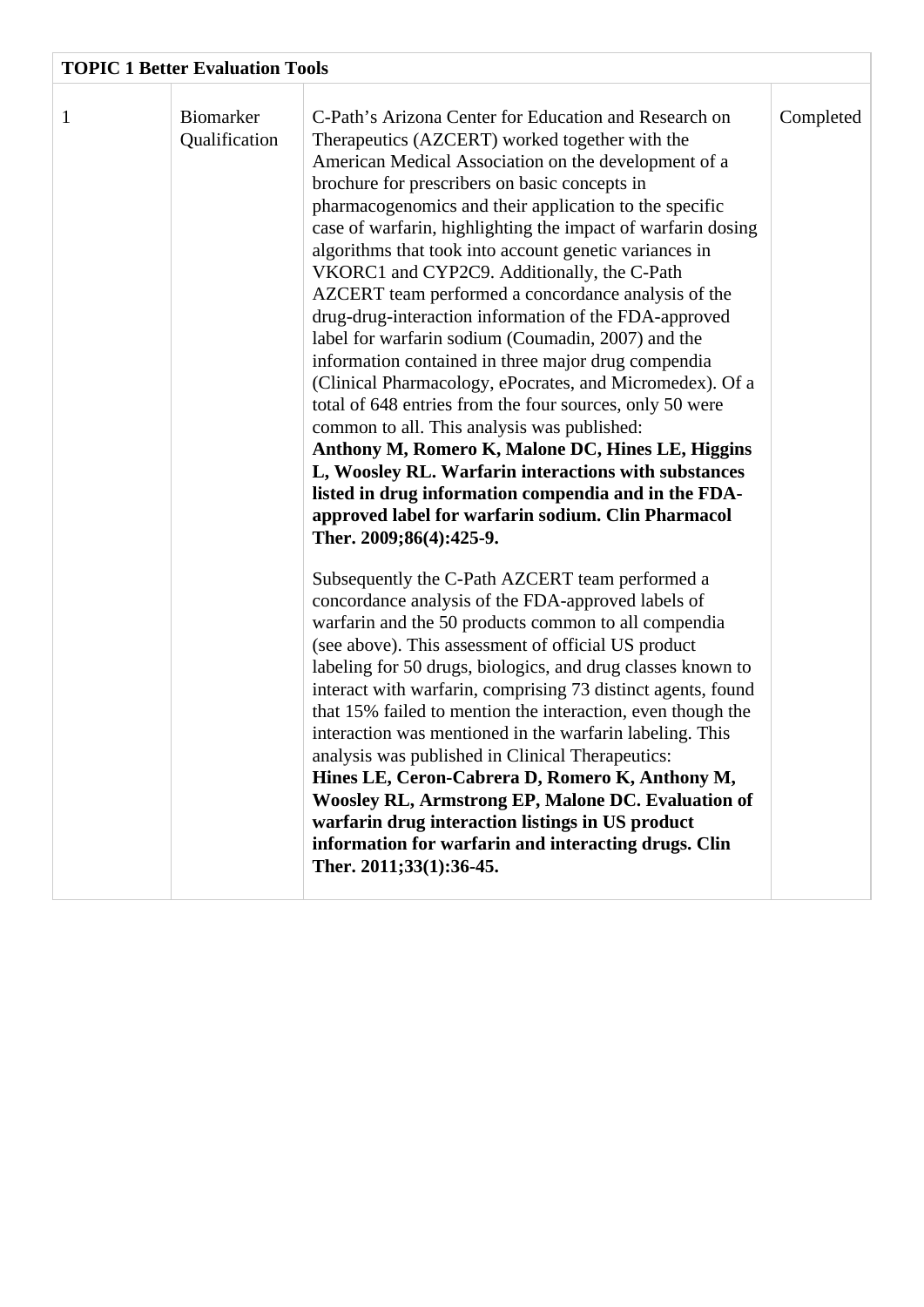| <b>TOPIC 1 Better Evaluation Tools</b> |                                         |                                                                                                                                                                                                                                                                                                                                                                                                                                                                                                                                                                                                                                                                                                                                                                                                                                                                                                                                                                                                                                                                                                                                                                                                                                                                                               |         |  |
|----------------------------------------|-----------------------------------------|-----------------------------------------------------------------------------------------------------------------------------------------------------------------------------------------------------------------------------------------------------------------------------------------------------------------------------------------------------------------------------------------------------------------------------------------------------------------------------------------------------------------------------------------------------------------------------------------------------------------------------------------------------------------------------------------------------------------------------------------------------------------------------------------------------------------------------------------------------------------------------------------------------------------------------------------------------------------------------------------------------------------------------------------------------------------------------------------------------------------------------------------------------------------------------------------------------------------------------------------------------------------------------------------------|---------|--|
| 18                                     | Predicting<br>cardiac<br>toxicity       | C-Path's Predictive Safety Testing Consortium (PSTC) has<br>a working group focusing on biomarkers to detect drug<br>induced cardiac hypertrophy. This work is designed to<br>evaluate the response of N-terminal pro-atrial natriuretic<br>peptide (NT-proANP) in rats during maladaptive left<br>ventricular myocardial remodeling induced by<br>pharmaceutical agents. It is hoped that NT-proANP can be<br>used as a screening biomarker in early toxicology studies to<br>detect candidates with the potential to cause cardiac<br>hypertrophy.                                                                                                                                                                                                                                                                                                                                                                                                                                                                                                                                                                                                                                                                                                                                          | Ongoing |  |
|                                        |                                         | C-Path's Critical Path to TB Regimens (CPTR) is<br>developing a torsades de pointes (TdP) quantitative<br>platform that will serve as the foundation for supporting<br>recommendations for the rational collection, analysis,<br>interpretation of data, as well as decision-making related to<br>ion channel activity, repolarization reserve information and<br>clinical QT data throughout the development life cycle for<br>novel TB regimens. The first pass of this effort will include<br>collation and review of relevant data pertaining to QT<br>changes with TB drug regimens. CPTR will then develop a<br>quantitative risk-categorization algorithm for drug-induced<br>cardiac arrhythmias (QT prolongation and torsade de<br>pointes), applicable to TB drug development.                                                                                                                                                                                                                                                                                                                                                                                                                                                                                                      |         |  |
| 20                                     | Modernizing<br>predictive<br>toxicology | C-Path's PSTC has six working groups looking at new<br>approaches and new predictive biomarkers for detecting<br>and predicting clinical drug induced toxicity. The mission<br>of PSTC is to identify new and improved translational<br>safety testing methods for use in nonclinical and clinical<br>studies. Many of these approaches are subsequently<br>submitted for formal regulatory qualification. The ultimate<br>goal of the consortium is to improve the current approach<br>to drug safety testing and offer assurance to drug<br>developers that these approaches will be accepted by<br>regulatory authorities for use in drug development<br>programs. The current 19 corporate members of the<br>consortium, including 250 participating scientists, share<br>internal experience with nonclinical and clinical safety<br>biomarkers in six working groups: Cardiac Hypertrophy,<br>Hepatotoxicity, Nephrotoxicity, Skeletal Myopathy,<br>Testicular Toxicity, and Vascular Injury. All research<br>programs have a strong translational focus in order to select<br>new safety tools that are applicable across the drug<br>development spectrum and advance a comprehensive<br>safety strategy. PSTC is committed to advancing novel<br>approaches to translational safety. | Ongoing |  |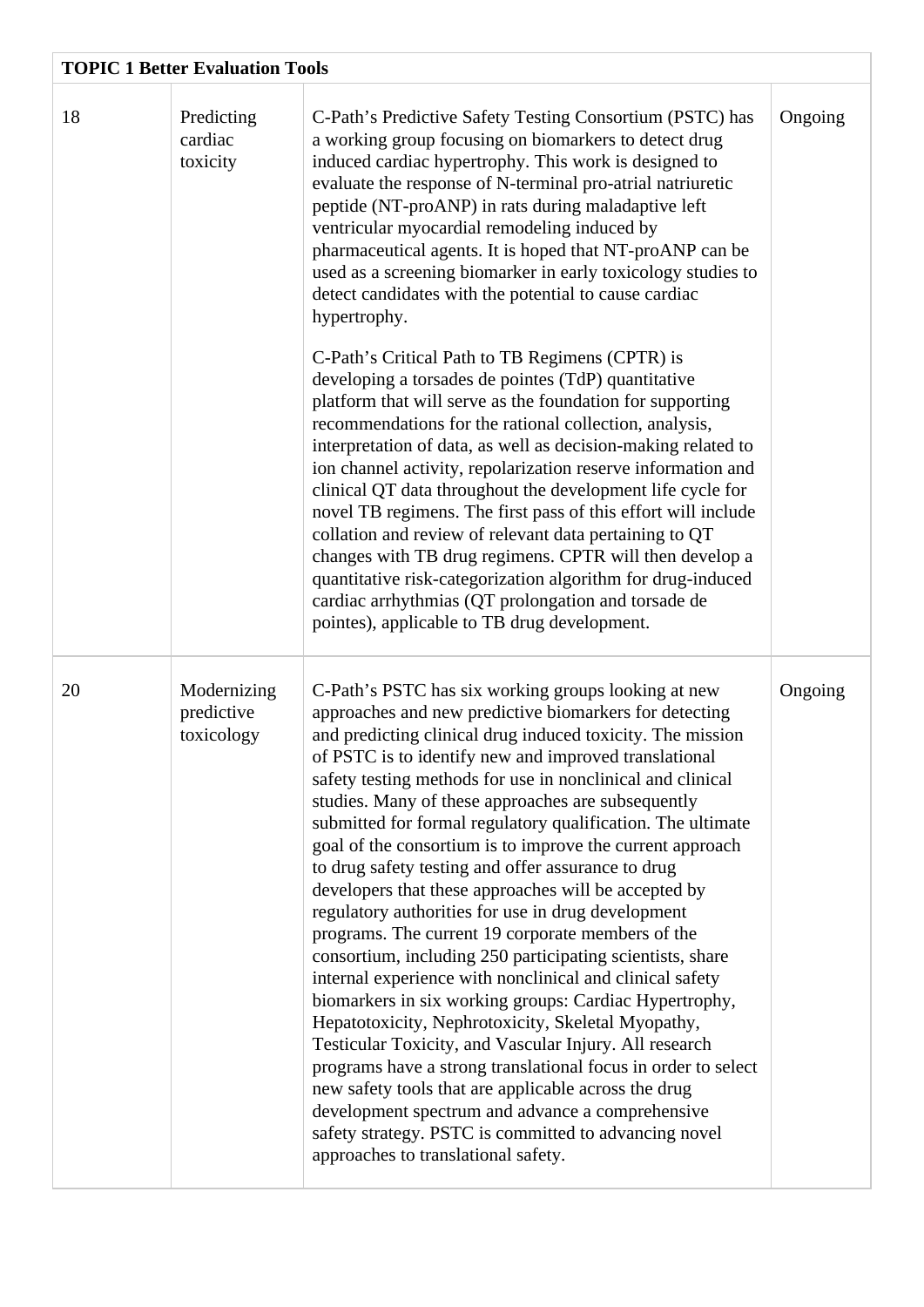| <b>TOPIC 1 Better Evaluation Tools</b> |                                                                          |                                                                                                                                                                                                                                                                                                                                                                                                                                                                                                                                                                                                                                                                          |         |  |
|----------------------------------------|--------------------------------------------------------------------------|--------------------------------------------------------------------------------------------------------------------------------------------------------------------------------------------------------------------------------------------------------------------------------------------------------------------------------------------------------------------------------------------------------------------------------------------------------------------------------------------------------------------------------------------------------------------------------------------------------------------------------------------------------------------------|---------|--|
| 22                                     | Using medical<br>imaging as a<br>product<br>development<br>tool          | C-Path's Coalition Against Major Diseases (CAMD) is<br>working on imaging biomarkers for Alzheimer's and<br>Parkinson's diseases. The Polycystic Kidney Disease<br>Outcome Consortium (PKDOC) is advancing total kidney<br>volume as an enrichment biomarker in polycystic kidney<br>disease clinical trials.                                                                                                                                                                                                                                                                                                                                                            | Ongoing |  |
| 25                                     | Imaging<br>biomarkers in<br>neurocognitive<br>disease                    | C-Path's CAMD is working to qualify imaging of<br>hippocampal volume as an enrichment biomarker for<br>Alzheimer's disease and the use of molecular<br>neuroimaging of the dopamine transporter (DAT) as a<br>prognostic biomarker for enrichment in trials for<br>Parkinson's disease. FDA has acknowledged and promoted<br>these efforts of CAMD by issuing a Letter of Support for<br>both of these imaging biomarkers in 2015 (Link to letters:<br>http://www.fda.gov<br>/drugs/developmentapprovalprocess/ucm434382.htm<br>CAMD has also been invited to participate in an effort to<br>identify and subsequently qualify biomarkers for Traumatic<br>Brain Injury. | Ongoing |  |
| 30                                     | Improving<br>extrapolation<br>from animal<br>data to human<br>experience | C-Path's PSTC is looking at the possible translation of<br>their entire portfolio of preclinical toxicity biomarkers into<br>clinical use in humans and their correlation and<br>predictability. In 2014, PSTC received a Letter of Support<br>from FDA encouraging the use of kidney safety biomarkers<br>NGAL and osteopontin to be used in clinical work in order<br>to gain necessary clinical data Letter of Support for<br>three serum and one plasma biomarkers for skeletal muscle<br>was issued by FDA in 2015. These Letters of Support can<br>be found at<br>http://www.fda.gov<br>/drugs/developmentapprovalprocess/ucm434382.htm                            | Ongoing |  |

| <b>TOPIC 2 Streamlining Clinical Trials</b> |                       |                                                                                                                                                                                               |               |  |
|---------------------------------------------|-----------------------|-----------------------------------------------------------------------------------------------------------------------------------------------------------------------------------------------|---------------|--|
| Opportunity<br>#                            | Opportunity<br>Title  | Critical Path Institute (C-Path) Contribution                                                                                                                                                 | <b>Status</b> |  |
| 35                                          | Enrichment<br>Designs | C-Path is qualifying prognostic biomarkers in Ongoing<br>Alzheimer's, Parkinson's, and Polycystic<br>Kidney diseases for use in clinical trial<br>enrichment (see Opportunities #22 and #25). |               |  |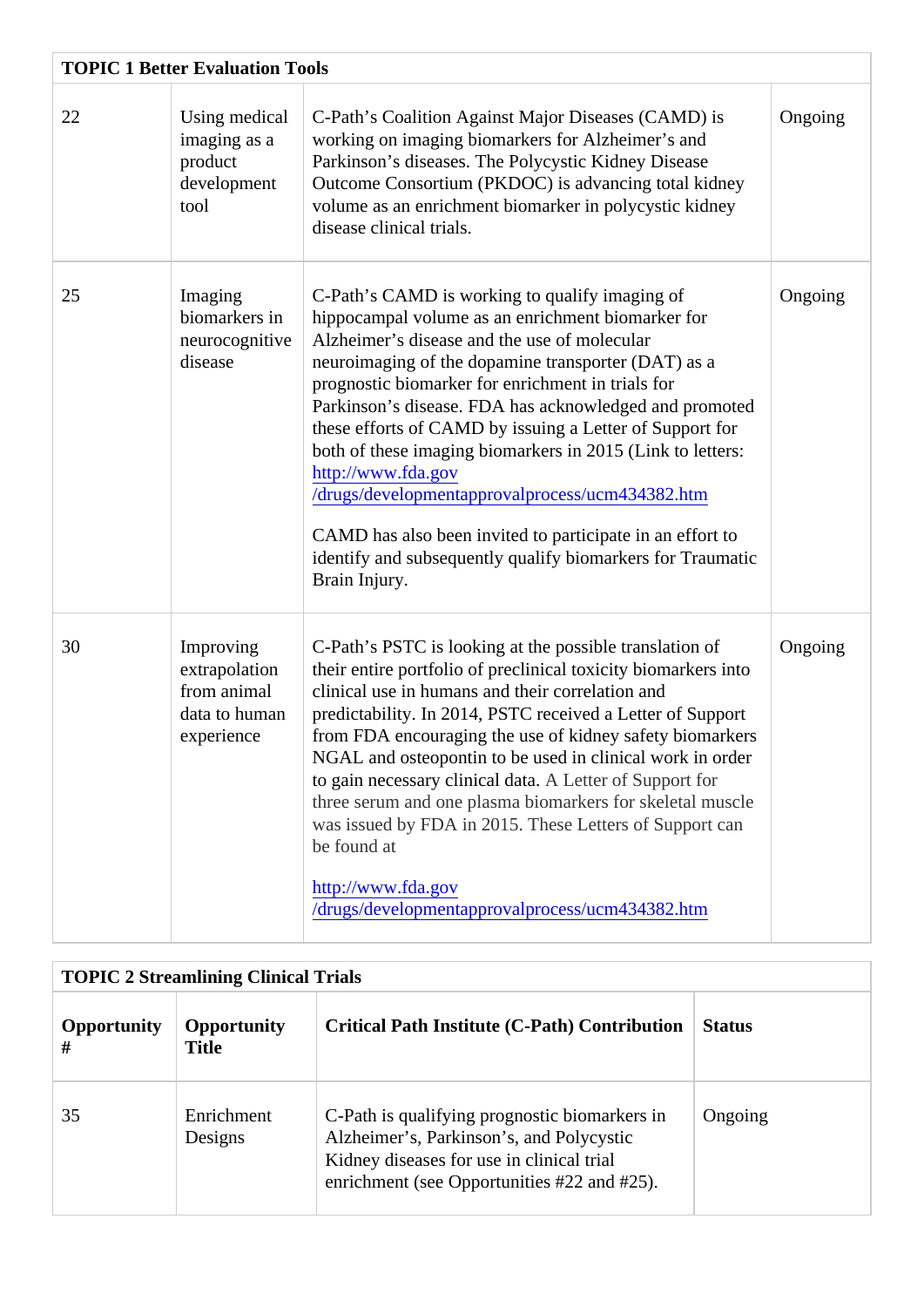| <b>TOPIC 2 Streamlining Clinical Trials</b> |                                                                                       |                                                                                                                                                                                                                                                                                                                                                                                                                                                                                                                                                                                                                                                                                                                                                                                                                                        |           |  |
|---------------------------------------------|---------------------------------------------------------------------------------------|----------------------------------------------------------------------------------------------------------------------------------------------------------------------------------------------------------------------------------------------------------------------------------------------------------------------------------------------------------------------------------------------------------------------------------------------------------------------------------------------------------------------------------------------------------------------------------------------------------------------------------------------------------------------------------------------------------------------------------------------------------------------------------------------------------------------------------------|-----------|--|
| 36                                          | Use of Prior<br>Experience or<br>Accumulated<br>Information in<br><b>Trial Design</b> | The Alzheimer Disease Clinical Trial<br>Simulation tool represents efficient use of prior<br>randomized clinical trial (RCT) information to<br>optimize RCT design.                                                                                                                                                                                                                                                                                                                                                                                                                                                                                                                                                                                                                                                                    | Completed |  |
| 38                                          | Development<br>of trial<br>protocols for<br>specific<br>therapeutic<br>areas          | As part of CAMD's efforts to qualify imaging<br>biomarkers, CAMD aligns with imaging<br>biomarker experts in the field to develop trial<br>protocols for Alzheimer's disease (e.g. Jack et<br>al., Steps to standardization and validation of<br>hippocampal volumetry as a biomarker in<br>clinical trials and diagnostic criterion for<br>Alzheimer's disease, Alz & Dem 7, 474-85,<br>2011).                                                                                                                                                                                                                                                                                                                                                                                                                                        | Ongoing   |  |
| 40                                          | Measuring<br>disease related<br>symptoms                                              | C-Path's Patient-Reported Outcome (PRO)<br>Consortium is working toward qualification of<br>patient-reported outcome measures for the<br>assessment of disease-related symptoms in six<br>therapeutic areas. In addition, symptom-based<br>PRO measures are being considered for<br>development and qualification in multiple<br>sclerosis and myelofibrosis.                                                                                                                                                                                                                                                                                                                                                                                                                                                                          | Ongoing   |  |
| 41                                          | Measuring<br>patient<br>centered<br>endpoints                                         | C-Path's PRO Consortium is working to<br>develop and qualify patient-centered endpoint<br>measures for mild cognitive impairment due to<br>Alzheimer's disease, asthma, irritable bowel<br>syndrome, non-small cell lung cancer,<br>rheumatoid arthritis, depression, and functional<br>dyspepsia. C-Path's CAMD is working on a<br>performance measure of cognition and<br>functioning for patients with prodromal<br>Alzheimer's disease and mild cognitive<br>impairment. The measure addresses aspects of<br>cognition and function viewed meaningful by<br>patients. C-Path's Multiple Sclerosis Outcome<br>Assessments Consortium (MSOAC) is working<br>toward qualifying a performance measure for<br>multiple sclerosis to assess functional changes<br>associated with MS that significantly impact<br>patients' daily lives. | Ongoing   |  |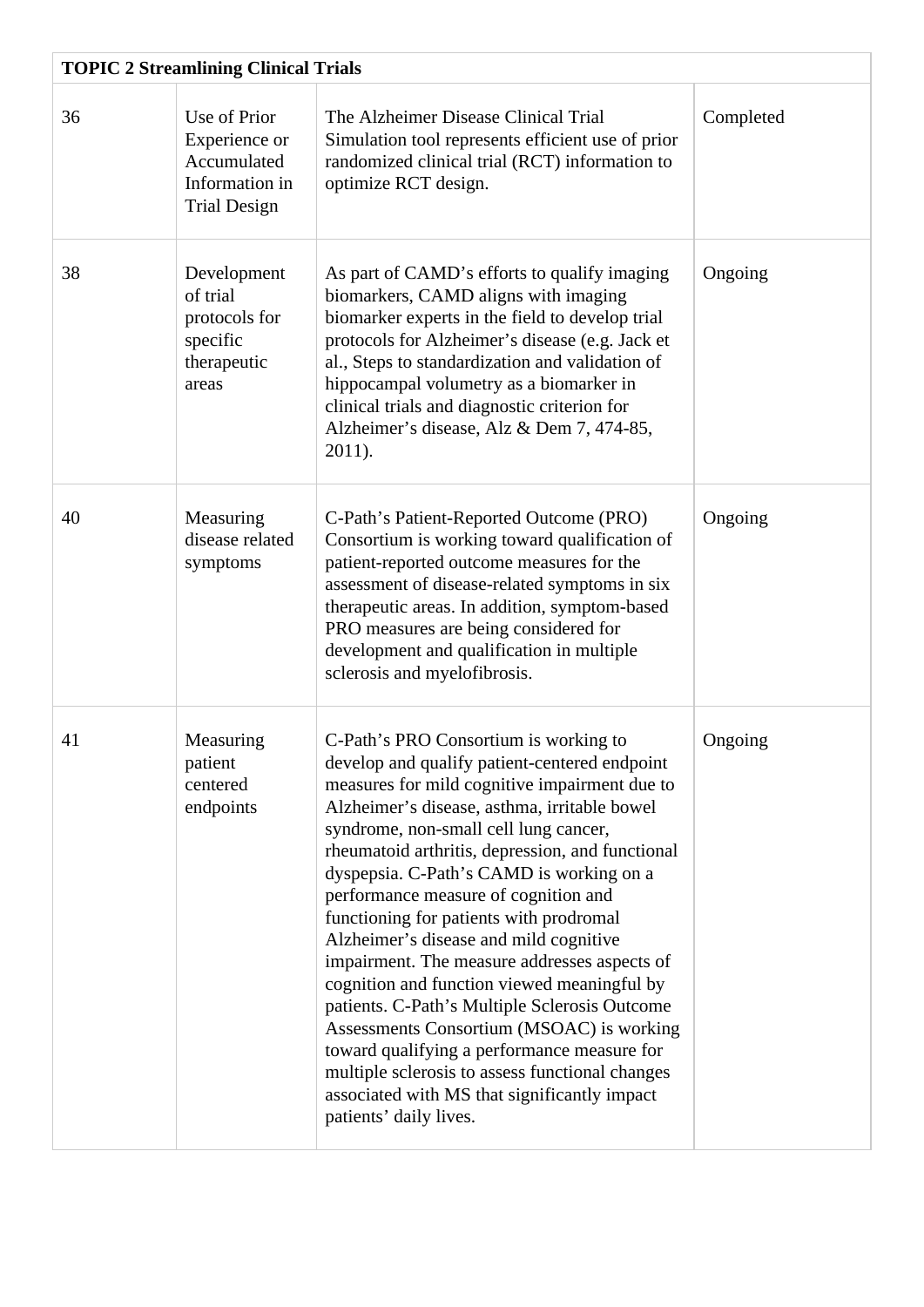| <b>TOPIC 2 Streamlining Clinical Trials</b> |                                                                 |                                                                                                                                                                                                                                                                                                                                                                                                                                                                                                                                                                                                         |                   |  |
|---------------------------------------------|-----------------------------------------------------------------|---------------------------------------------------------------------------------------------------------------------------------------------------------------------------------------------------------------------------------------------------------------------------------------------------------------------------------------------------------------------------------------------------------------------------------------------------------------------------------------------------------------------------------------------------------------------------------------------------------|-------------------|--|
| 43                                          | Improving<br>efficacy<br>endpoints in<br>infectious<br>diseases | CPTR is analyzing the predictive accuracy of<br>TB time-to-positivity and 2-month culture<br>conversion based on data from three recently<br>completed trials to inform decisions when<br>moving from Phase II to Phase III clinical trials.                                                                                                                                                                                                                                                                                                                                                            | Ongoing           |  |
| 44                                          | Development<br>of data<br>standards                             | C-Path has formed a collaborative effort with<br><b>Clinical Data Interchange Standards</b><br>Consortium (CDISC), named Coalition for<br><b>Accelerating Standards and Therapies</b><br>(CFAST), to develop therapeutic area data<br>standards. CFAST has developed and<br>published CDISC data standards for<br>Alzheimer's disease, Parkinson's disease,<br>polycystic kidney disease, multiple sclerosis,<br>tuberculosis, and influenza. C-Path is also<br>working with TransCelerate BioPharma Inc. on<br>many other standards that have and will be<br>published in the coming months and years. | Completed/Ongoing |  |
| 45                                          | Consensus on<br>case report<br>forms                            | CAMD has received a pilot grant from Banner<br>Institute Arizona Alzheimer's Consortium to<br>evaluate and annotate case report forms in<br>Alzheimer's disease prevention clinical trials<br>for the purposes of harmonization and<br>alignment with AD CDISC standards                                                                                                                                                                                                                                                                                                                                | Ongoing           |  |

| <b>TOPIC 3 Harnessing Bioinformatics</b> |                                                                          |                                                                                                                                                                                                                                                                                                                                                               |               |  |
|------------------------------------------|--------------------------------------------------------------------------|---------------------------------------------------------------------------------------------------------------------------------------------------------------------------------------------------------------------------------------------------------------------------------------------------------------------------------------------------------------|---------------|--|
| <b>Opportunity</b><br>#                  | <b>Opportunity</b><br><b>Title</b>                                       | <b>Critical Path Institute (C-Path)</b><br><b>Contribution</b>                                                                                                                                                                                                                                                                                                | <b>Status</b> |  |
| 46                                       | <b>Identification</b><br>and<br>qualification of<br>safety<br>biomarkers | C-Path's PSTC has qualified seven<br>preclinical kidney safety biomarkers with the<br>FDA, EMA, and PMDA. They have received<br>Letters of Support for additional kidney<br>safety biomarkers skeletal-muscle safety<br>biomarkers. PSTC is also working on safety<br>biomarkers for liver, cardiac hypertrophy,<br>vascular injury, and testicular toxicity. | Ongoing       |  |